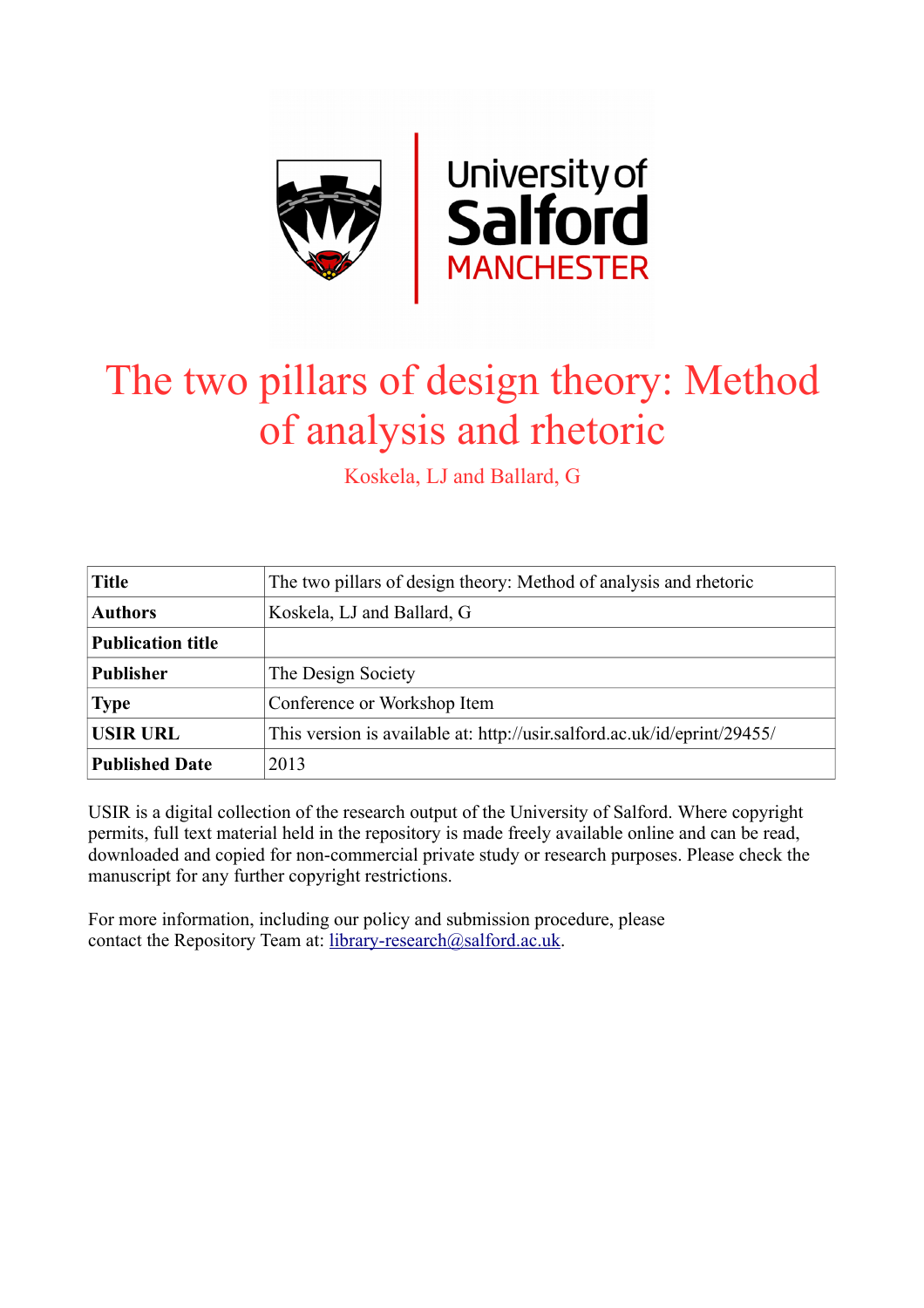# THE TWO PILLARS OF DESIGN THEORY: METHOD OF ANALYSIS AND RHETORIC

# **Lauri Jaakko KOSKELA (1), Glenn BALLARD (2)**

1: University of Salford, United Kingdom; 2: University of California Berkeley, United States of America

#### **ABSTRACT**

Since the 1960's, there have been many initiatives for promoting theoretical understanding on design. However, in spite of definite progress, there are several puzzles and anomalies in the current theoretical landscape of design. We present an interpretation of the evolution of design theorizing that throws new light on these puzzles and anomalies. We contend that in the modern time, there have been two hidden inspirational sources for design theorizing, namely the method of analysis and rhetoric. As they concern different situations, their prescriptions in many ways differ. However, without explicit recourse to the sources, these mutually incompatible prescriptions, along with associated concepts and terms, have been mixed up in a confusing way. It is proposed that these two influences to design theory and practice have to be disentangled, to be able to act like two pillars supporting the phenomenon of designing. We hypothesize that actual design assignments require the mobilization of ideas and support from both pillars.

*Keywords: design theory, design method, design process, method of analysis, rhetoric*

Contact: Prof. Lauri Jaakko Koskela University of Salford School of the Built Environment Salford M5 4WT United Kingdom l.j.koskela@salford.ac.uk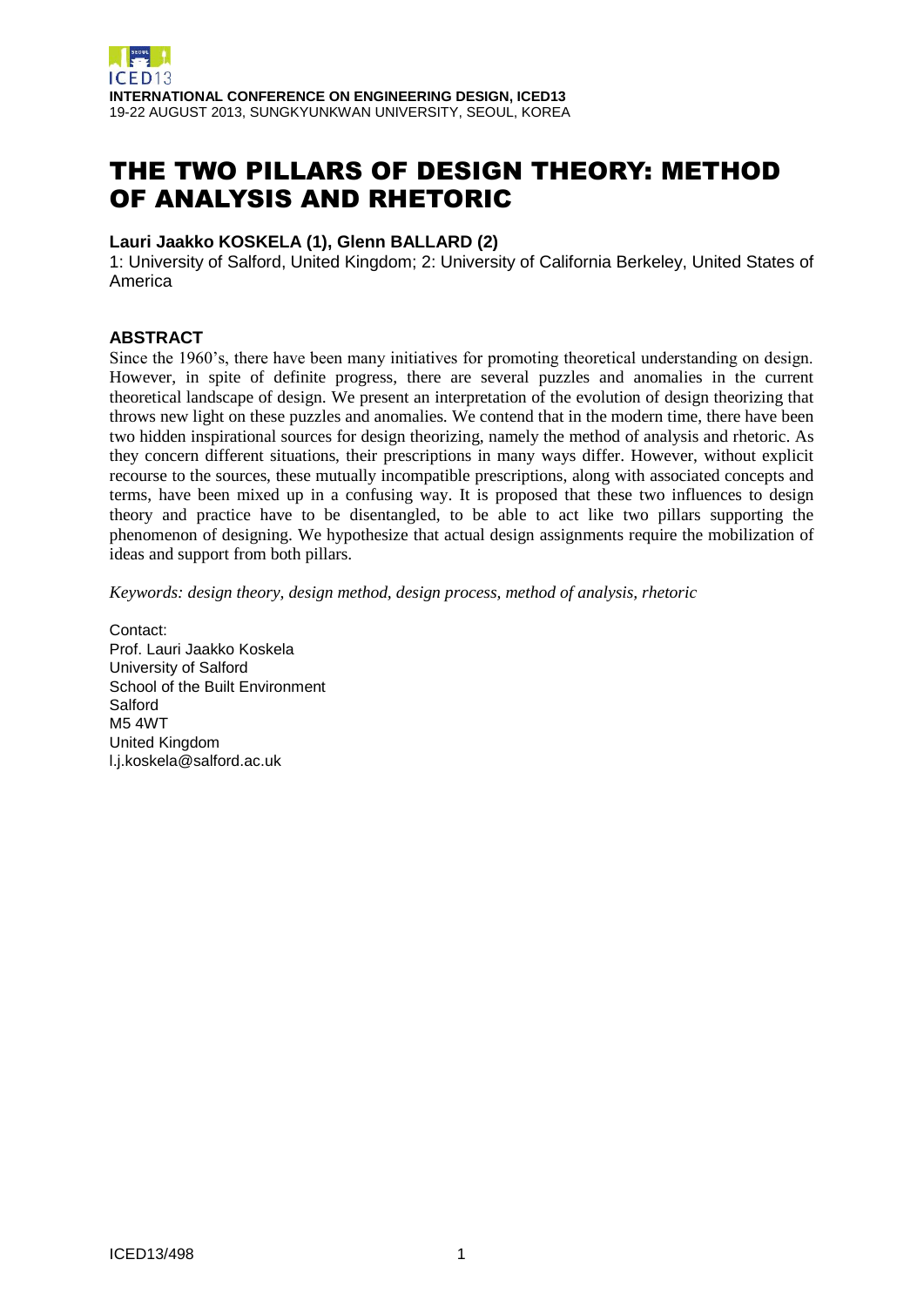# 1 INTRODUCTION

Since the 1960's, there have been many initiatives for promoting theoretical understanding of design. However, in spite of definite progress, there are several puzzles and anomalies in the current theoretical landscape of design that may hint of fundamental problems. One problem is related to esthetical qualities in design; they are not embraced by theories of engineering design. Another problem is provided by the central terms used: especially analysis and synthesis have several different definitions inside design science, and some of these are diametrically opposed to the use of these terms in other fields. A third problem is related to the scope of the phenomenon of design, especially whether the initial exploration of the design problem belongs to the field or not. A fourth problem concerns creativity, which has been very difficult to tackle in theorizing (Editorial board of IJDCI 2013): "…the design creativity and innovation discipline is very challenging; it attempts to explore a new field beyond the existing disciplines rather than bridge a gap between them." Fifthly, there is the issue of historical discontinuity in design theorizing. Although art and architecture from Antiquity and the Middle Ages are much admired, the associated underlying theoretical notions were not taken as a starting point for design theorizing in the 1960's. Here, we see a stark difference, say, to physics, where there has been a continuity of theoretical work at least since Aristotle.

In this paper, we present an interpretation of the evolution of design theorizing that throws new light on these puzzles and anomalies. We contend that in the modern time, there have been two hidden inspirational sources for design theorizing, namely rhetoric and the method of analysis. These two sources were explicit and influential for design in Antiquity and still in the Middle Ages. As they concern different situations, their prescriptions in many ways differ. However, without explicit recourse to the sources, these different prescriptions, along with associated concepts and terms, have been mixed up in a confusing way.

The paper is structured as follows. Next, the origins of design theorizing, namely the method of geometrical analysis and rhetoric, are discussed, along with their historical and current influences on design theory. Then the central differences between these origins are examined. After that, the puzzles and anomalies of design theory that become clarified through an explicit juxtaposition of rhetoric and the method of analysis are discussed. The paper ends with conclusions.

# 2 ORIGINS OF DESIGN THEORIZING

#### **2.1 Method of analysis**

In his Nicomachean Ethics, Aristotle suggests that when a person is deliberating towards an end, he reasons as he would when analyzing a geometrical construction. Granted that designing is a kind of 'deliberating towards an end', it can be inferred that Aristotle made an important theoretical statement, namely that design equals to, or at least is like certain types of reasoning, as exhibited in geometric analysis. This understanding of design (and making) as closely related to analysis and synthesis was known still in late Antiquity. Although this understanding was lost, and actually also the precise contents of analysis and synthesis were largely forgotten, the conception of design as logical reasoning has persisted as an undercurrent throughout history, to be the common assumption in current (engineering) design theories.

It is worth mentioning that the method of analysis has also otherwise had a major historical significance in providing starting points to Aristotle's philosophy, to Descartes' analytical geometry (leading to analysis in the sense of calculus), to Newton's method of science as well as to Kant's distinction between analytical and synthetical judgments (Hintikka & Remes 1974).

#### *2.1.1 Core ideas of the method of analysis*

In geometry, one typical problem is to construct a given geometrical figure using a ruler and a compass. The starting point of analysis is to assume the sought figure already done, and consider through which means it can be created, further through which means this can be created, until one comes to something well known, such as a theorem known to be true (thus, reasoning in analysis consists of inferences backward). This is the end point of analysis, and simultaneously the start point of synthesis. In synthesis, one follows, in a deductive manner, the steps taken in analysis, but in reverse order, and comes finally to the sought figure. Synthesis contains both the construction of the sought figure and its proof.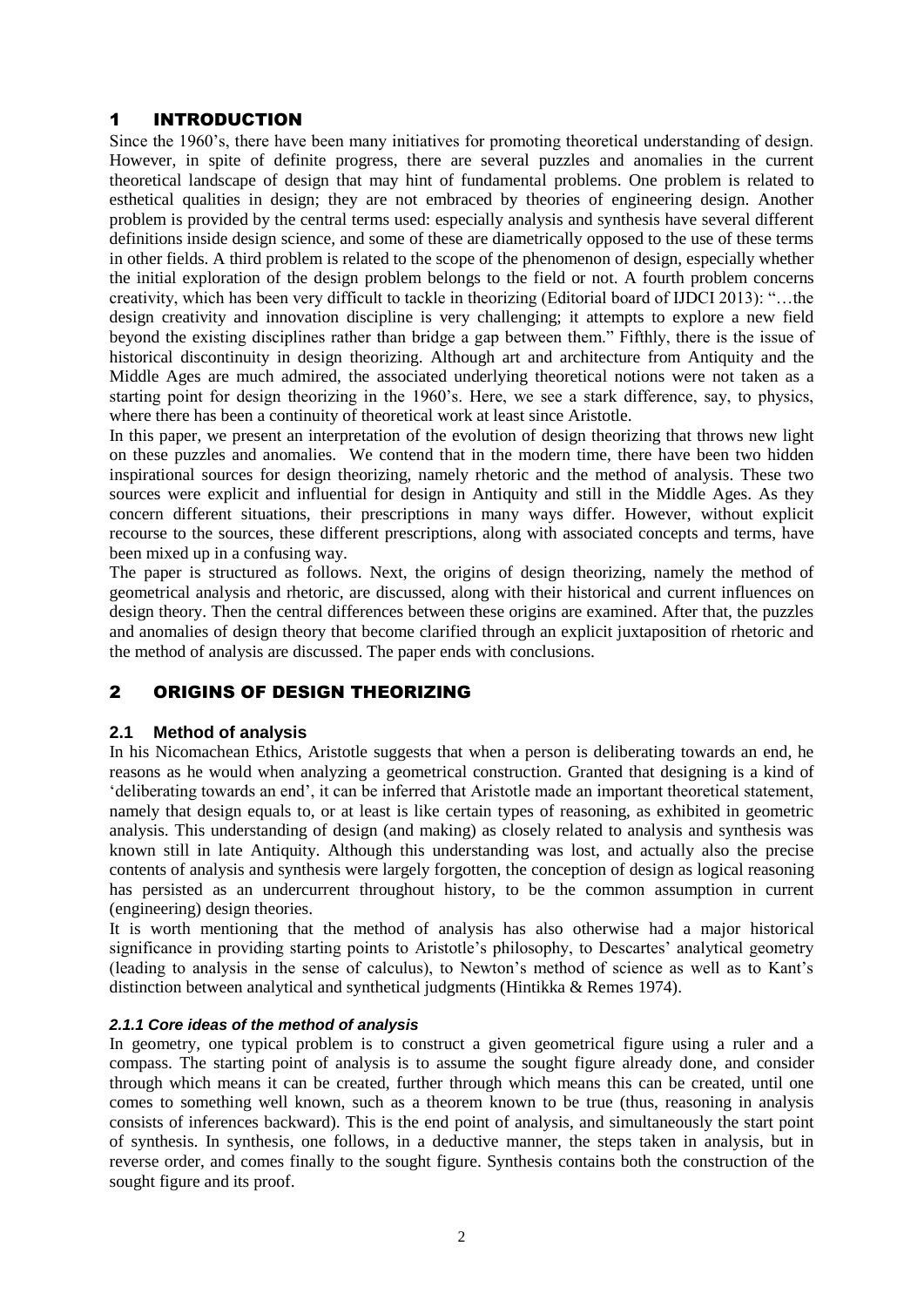This concise account, summarized in Figure 1, somewhat conceals the sophistication and richness of the method of analysis as it was actually practiced by Greek geometers. Through an interpretation of the account given by the Greek geometer Pappus, seven features of the method of analysis can be identified, concerning the types of analysis, its stages, its start and end points, the types of reasoning involved, the relation of the two directions of reasoning, the strategy of reasoning and the targeted outcomes (Koskela & al., forthcoming).



*Figure 1. Simplified outline of the method of analysis.*

#### *2.1.2 Historical influences on design*

In late Antiquity, Galen (1997) was able to explain the designing and making of sun dials through analysis and synthesis. He explained that the concept of time measurement using the sun, in terms of geometric lines, is found through analysis and synthesis. He divided the design and making into three stages, each of which was to be carried out through analysis and synthesis. Furthermore, for the demonstration of the correctness of the sundial, he presented three different methods (this relates to synthesis as proof). Galen's account shows that Aristotle's suggestion on the method of analysis as the method of designing and making was well understood and applied several centuries after his time.

#### *2.1.3 Connections between the method of analysis and engineering design*

Although not much direct influence can be shown to have occurred, many design theories and methods developed during the last 50 years largely embody or expand the seven features of the method of analysis (Koskela  $\&$  al. forthcoming), as outlined in Table 1. Due to space restrictions in this presentation, it is not possible to go into details, which can be found in the mentioned source.

*Table 1. The features of the method of analysis and their counterparts in current design theories and methods (Koskela & al. forthcoming). The term "counterpart" refers to methods or theories which, based on similarity or analogue, can be argued to embody or expand a certain feature of the method of analysis.*

| Features of geometric analysis       |                | Embodied in current methods               | in<br>Expanded<br>current  |
|--------------------------------------|----------------|-------------------------------------------|----------------------------|
|                                      |                |                                           | methods                    |
| Two types of analysis                |                | Problem oriented and solution oriented    | Synthesis-analysis models  |
|                                      |                | approaches                                |                            |
| Two stages of analysis               |                | Distinction between conceptual design and | Morphological<br>analysis; |
|                                      |                | embodiment/detail design                  | parameter analysis         |
| Difference between start and end     |                | Future perfect approach                   | C-K theory                 |
| point                                |                |                                           |                            |
| Three types of                       | Regression     | <b>Quality Function Deployment</b>        |                            |
| reasoning                            | Decomposition  | <b>Product Breakdown Structure</b>        |                            |
|                                      | Transformation | <b>TRIZ</b>                               |                            |
| Unity of the two directions          |                | Vee model                                 |                            |
| Strategy of reasoning                |                |                                           | Axiomatic design           |
| Proof of impossibility of a solution |                |                                           | Engineering models         |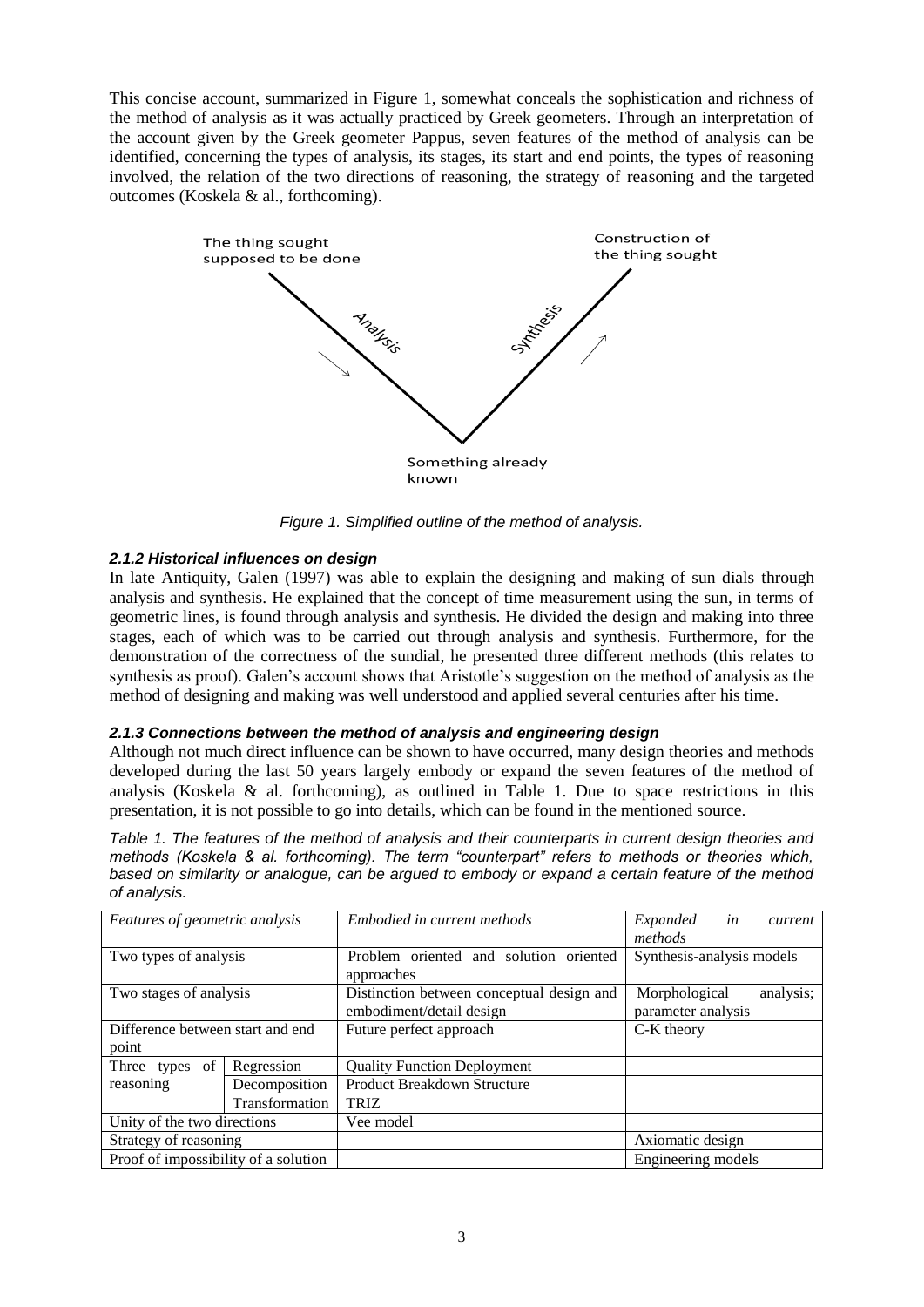# **2.2 Rhetoric**

Rhetoric emerged as an art of persuasion through speech, first, in early Antiquity, in relation to defendants' speeches in courts of law, being then generalized to other types of speeches. From early on, there has also been a tendency to expand the scope of rhetoric to cover other types of expression, especially writing, painting, music, sculpture and architecture. Rhetoric evolved into a mature art in the heyday of the ancient Greek civilization, was further developed and applied during the period of the Roman Empire, and survived through the Renaissance up to the early modern period. During Enlightenment, rhetoric was redefined and reduced to a narrow body of knowledge on presentation. In the last fifty years or so, there have been initiatives to revive rhetoric as an influential science, notably by Perelman (1982).

For discussing the application of rhetoric to design, it is necessary to outline the process of creating a persuasive speech, as prescribed by the classical rhetorical literature (for example, Cicero 2006).

#### *2.2.1 Core ideas of classical rhetoric*

The intended persuasion was to be achieved through three different means: rational argumentation (*logos*), moral argumentation (*ethos*) and influencing the feelings of the audience (*pathos*). According to Cicero, rational argumentation had to be the explicit contents of a speech, other forms of influencing having to be implicit, like blood in the vessels: critically important but not visible. The preparation of a speech is divided into five stages – for clarity and avoiding the later connotations of the corresponding English terms, the original Latin names are used: *inventio, dispositio, elocutio, memoria, actio*.

*Inventio* (invention) concerns finding and discovering the topics of a speech. Three main considerations play a role. First, what is the nature of the case; what has happened, was it legal, etc. Second, what is the nature of the audience; which are its knowledge and opinions. Thirdly, based on the two former, the rhetor decides on his intentions regarding persuasion. For finding suitable topics in view of these considerations, the rhetorical manuals provided guidelines on *topos*, places from which ingredients of speech can be found.

*Dispositio* (arrangement) is about organizing the topics into a speech. Different rules were given, related to the relative importance of each topic, the nature of the case, and others. Also the contextual factors, case, audience and intention, play a role here.

*Elocutio* (style) refers to different rhetorical methods and devices by means of which the topics were to be delivered. These ranged from well defined patterns of argumentation (as treated, for example, by Aristotle), to different types of humoristic elements (as presented, for example, by Cicero).

*Memoria* (memory) as a stage is related to the fact that in Antiquity, speeches were mostly delivered from memory. The mnemonic technique of connecting topics to places, say, of a building well known to the rhetor was commonly proposed.

*Actio* (delivery) refers to the use of gestures, face expression, voice and similar during the delivery of the speech.

Although these stages seem to form a logically advancing sequence, the frequently presented requirement for flexibility (Frost 2005) suggests that moving back and forth between stages was not shunned.

#### *2.2.2 Historical influences on arts and design*

The discipline of rhetoric has had deep influences on arts and design during its history (Vickers 1988). By way of illustration of this, the cases of Vasari and Repin are examined.

In his book on the lives of great painters, sculptors and architects, originally published in 1550, Vasari (1998) defines the criteria through which paintings should be evaluated as follows:

- 1. *Disegno*, good design
- 2. *Natura*, imitation of nature
- 3. *Grazia*, grace
- 4. *Decoro*, artistic decorum
- 5. *Maniera*, style of an individual painter or group of artists

Even if the structuring is somewhat different, it is not difficult to see the correspondence to the rhetorical guidelines. Most clearly, *decoro* corresponds to *elocutio*, while *maniera* can be connected to *actio*, *natura* to *inventio* and *disegno* to *dispositio*. *Grazia* may refer to the holistic impact of the work of art, of course implicitly present in the rhetorical guidelines.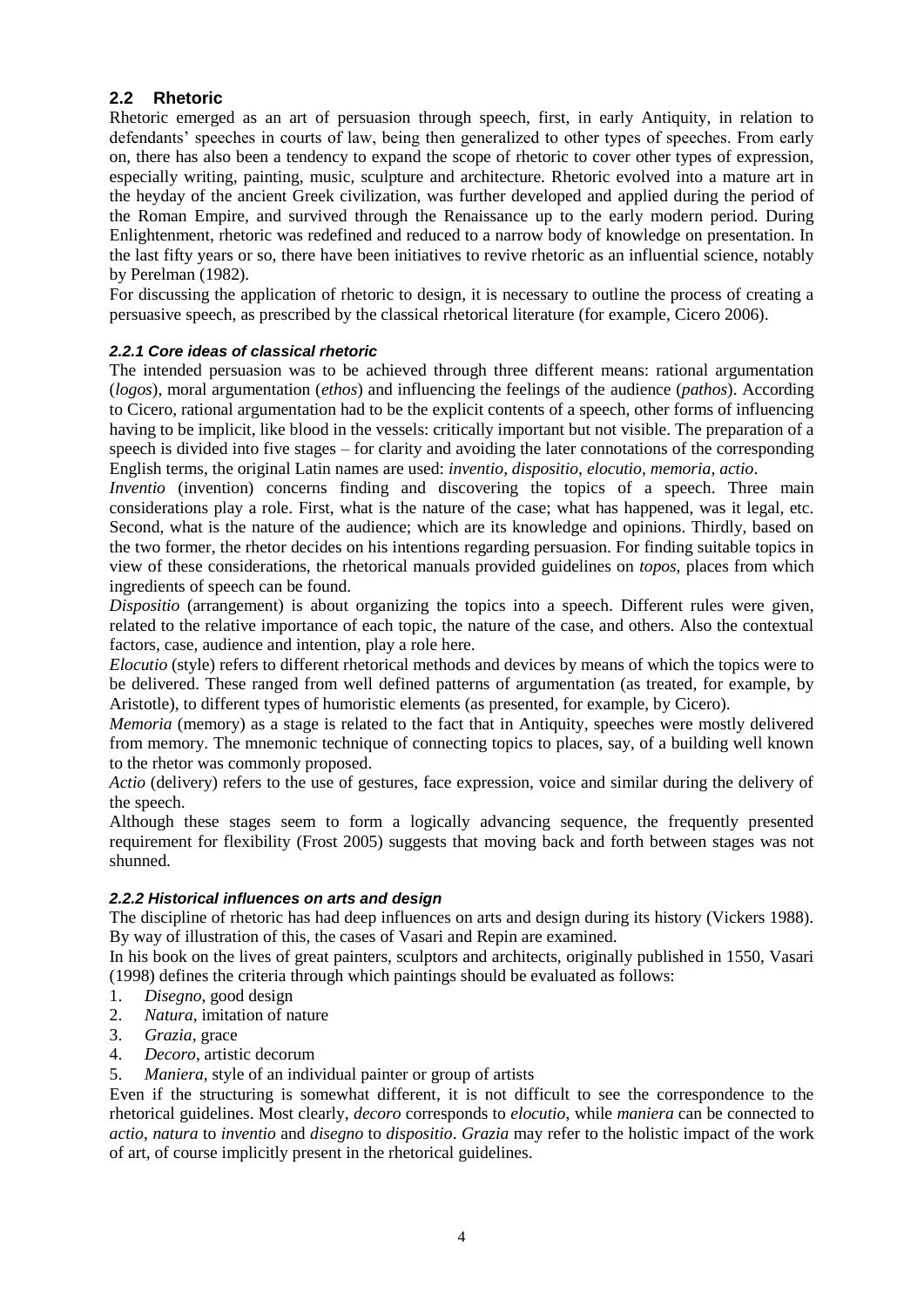The Ukrainian Ilya Repin is well known as one of the foremost painters in the pre-revolutionary Russia. In his autobiography (Repin 1970), he recollects how one of his painting teachers gave him guidelines on how to compose a painting from imagination (Table 2). He describes how this brief guideline enthralled him and created a moment of change for his view on composition. Although influences of rhetoric are not explicitly mentioned by Repin, they can be clearly distinguished.

*Table 2. Ilya Repin's teacher's guidelines on the method of painting (Repin 1970) and their rhetorical interpretation.*

| German translation (Repin 1970)                                                                                                                                                                    | Translation into English by the<br><i>authors</i>                                                                                     | Rhetorical interpretation                                                                          |
|----------------------------------------------------------------------------------------------------------------------------------------------------------------------------------------------------|---------------------------------------------------------------------------------------------------------------------------------------|----------------------------------------------------------------------------------------------------|
| Versuchen Sie es, vertiefen Sie<br>sich, fühlen Sie sich in das ganze<br>Sujet ein und dann halten Sie<br>fest, was Sie sich vorstellen,<br>übertragen Sie es auf Papier oder<br>auf die Leinwand. | Try it, immerse yourself and feel<br>into the whole subject, and then<br>hold on what you imagine, transfer<br>it on paper or canvas. | (Setting out of the general artistic<br>method,<br>presented<br>here<br><b>as</b><br>introduction) |
| Haben Sie erst den allgemeinen<br>Ton, die Stimmung der Szene<br>erfaßt.                                                                                                                           | If you have first grasped the<br>general tone, the mood of the<br>scene.                                                              | Identification of the intention (as a<br>part of <i>inventio</i> )                                 |
| Sie<br>werden<br>dann<br>auch<br>die<br>Hauptgestalten<br>unterscheiden<br>beginnen, anfangs vielleicht noch<br>nicht deutlich.                                                                    | then you will begin to distinguish<br>characters,<br>initially<br>the<br>main<br>perhaps not clearly,                                 | Identification of topics (as a part of<br><i>inventio</i> )                                        |
| allmählich jedoch wird das ganze<br>Bild in Ihrer Vorstellung immer<br>klarere Umrisse gewinnen.                                                                                                   | whole<br>however<br>gradually<br>the<br>will gain<br>increasingly<br>picture<br>clearer outlines in your mind.                        | the<br>painting<br>of<br>Arrangement<br>(equaling to <i>dispositio</i> )                           |

#### *2.2.3 Connections between rhetoric and engineering design*

The literature does not recognize any relation between rhetoric and engineering design. However, this can be challenged. In one of the first comprehensive treatments of engineering design, Asimow (1962) suggests a process model consisting of analysis, synthesis, evaluation and decision. From these, analysis and synthesis arguably have their counterparts in the classical rhetorical prescriptions.

According to Asimow, analysis (of the problem situation) leads to a statement of the problem: "The statement makes clear what goals are to be achieved, what difficulties must be overcome, what resources are available, what constraints will circumscribe any acceptable solution, and finally, what criterion should be used to judge the goodness of a possible solution". From the point of view of rhetoric, this is similar to the analysis of the case and determination of the intention, parts of *inventio*, as treated above.

Asimow then moves to synthesis, explained as follows: "With the problem statement before us we can begin the search for solutions. A solution is a synthesis of component elements which [...] accomplishes the prescribed goals. What are and whence come the component elements? For the most parts they are stored in our memory; we add to the store as our experience widens and our ability to see and hear the potentially useful sharpens. What enables us to draw from the warehouse of our experience just the right set of elements, and to put them into just right combination so that they have a sense of fitting the situation, we do not know, since no definite formula exists." The concept of synthesis is further explained as follows: "Synthesis refers to the fitting together of parts or separate concepts to produce an integrated whole." From a rhetorical viewpoint, Asimow's synthesis seems to consist of finding of topics (subsolutions), part of *inventio*, and their composition into a solution, more or less equalling *dispositio*.

Thus, the two first stages, analysis and synthesis, in Asimow's conceptual model of design seem to be closely related to rhetoric (Table 3), although this connection is not mentioned by him. This finding is significant as Asimow's seminal views have influenced other writers on design theory.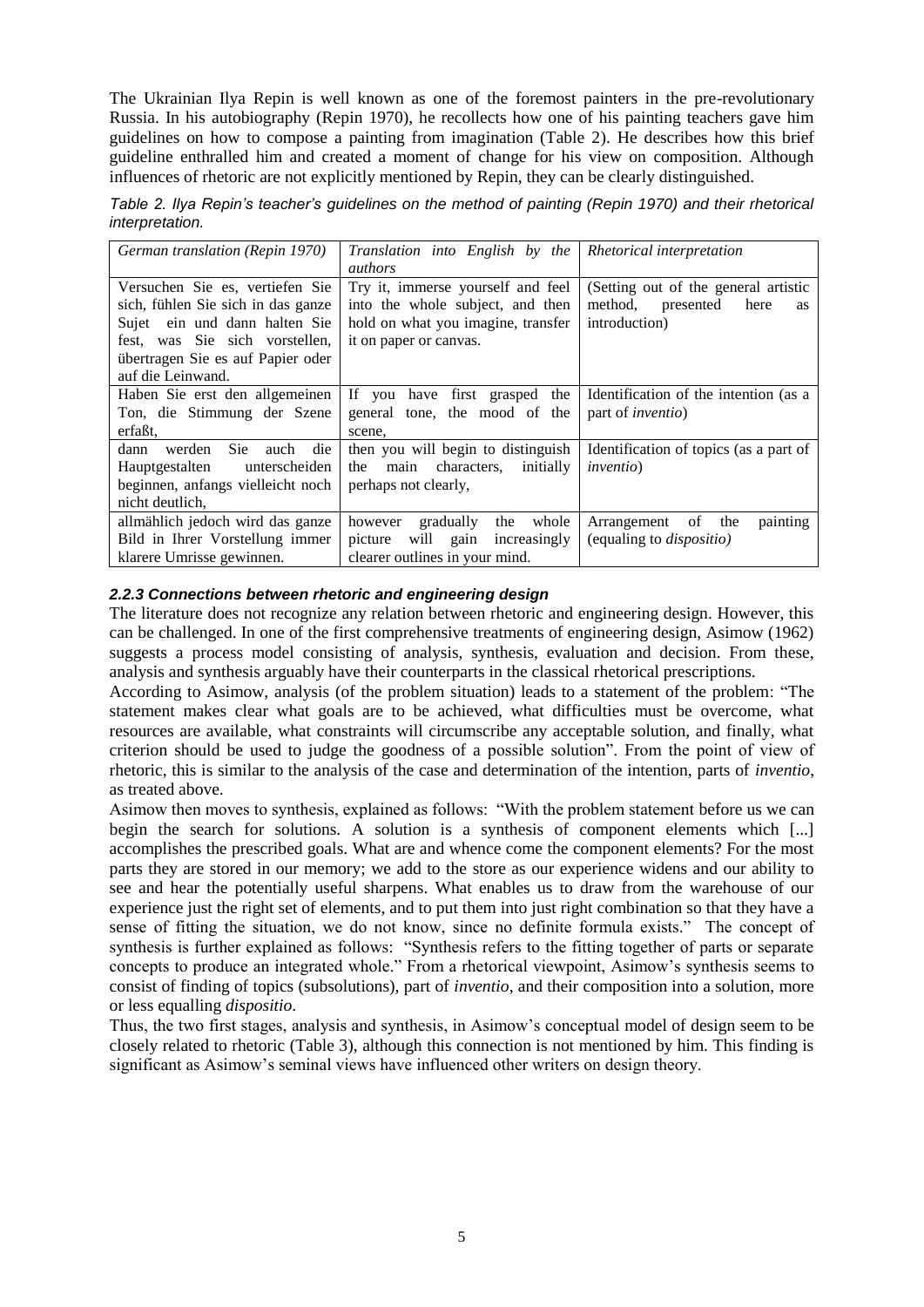*Table 3. Correspondence of Asimow's (1962) analysis and synthesis and inventio and dispositio in rhetoric.*

| Asimow's concepts                                                                          | Rhetorical concepts                                       |  |
|--------------------------------------------------------------------------------------------|-----------------------------------------------------------|--|
| Analysis                                                                                   | Investigation of the particulars of the case and          |  |
|                                                                                            | identification of the intention; parts of <i>inventio</i> |  |
| Synthesis: Finding the component elements of a Finding the topics; part of <i>inventio</i> |                                                           |  |
| solution                                                                                   |                                                           |  |
| Synthesis: Fitting together of component elements   Dispositio                             |                                                           |  |
| into solutions                                                                             |                                                           |  |

# 3 HOW ARE THE METHOD OF ANALYSIS AND RHETORIC DIFFERENT AS INSPIRATIONAL SOURCES FOR DESIGN THEORY?

These two inspirational sources for design theory and practice, the method of analysis and rhetoric, differ in significant aspects and thus provide different lenses to see design. In the following, these differences are outlined.

# **3.1 Starting point of design**

In geometry, the question is about universals; self-contained problems which are not dependent on time or place. Thus, in analytical understanding, design starts from a given problem, from what is required. This view is shared in traditional project management, where the starting point is in a given task (Koskela & Howell 2002). Also many design theories, such as the Function-Behavior-Structure theory of Gero (1990), resonate with this idea.

In rhetorical understanding, design is about particulars. Thus exploration of the particular case is required at the outset of design – this equates to invention in classical rhetoric. Actually, this was called "analysis" in the seminal writings of design (Asimow 1962), but this view has been downplayed later, along with the switch of the meaning of "analysis" to refer to the deduction of behavior from structure. Also it is implied that our understanding of a particular case is never complete, and requirements are liable to change. This has been emphasized in recent design theorizing (Dorst 2006).

#### **3.2 Output or outcome as target?**

In geometrical problems, the solution consists of a figure produced. In analytical understanding of design, the target of designing is to produce the design of an artifact, i.e. material output, that fulfills the functions required. The artefact is described through its form and materials. This resonates with much of theorizing on engineering design.

However, it is usually expected that artefacts to be used by human beings display esthetical qualities, besides their functionalities for use. Engineering design theories focusing on logical reasoning have not covered esthetical effects.

In turn, in rhetorical understanding, the target is on the outcome, persuasion, through the speech (or more generally: material artefact) to be designed. This brings the audience into the domain of design. But also the esthetical issues are about influencing the audience. Indeed, the achievement of esthetical effects, not only in speech but also in art, through paintings, sculptures and music (Vickers 1988), was the original key area of rhetoric.

#### **3.3 Reasoning**

In analytical understanding of design, the main line of reasoning is logical: moving along the meansends three through inferences backwards or forwards, intertwined with decomposition/composition. These ideas are present also in many current design theories.

In rhetorical understanding of design, first the need for plausible reasoning or argumentation from plausible or probable premises becomes evident (Perelman 1982). A good example is provided by the comparison of alternative concepts and solutions. Engineering economics has very little guidance to offer for taking those criteria into account that cannot be presented in monetary terms. Classical rhetoric was seen by Aristotle as a way of presenting arguments to facilitate judgment. Interestingly, the method of Choosing by Advantages (Suhr 1999), in trying to simplify and display the crucial criteria for decisions, seems aligned with the Aristotelian goals for rhetoric. A second type of reasoning typical for rhetoric is abduction, the creative leap. This will be discussed below.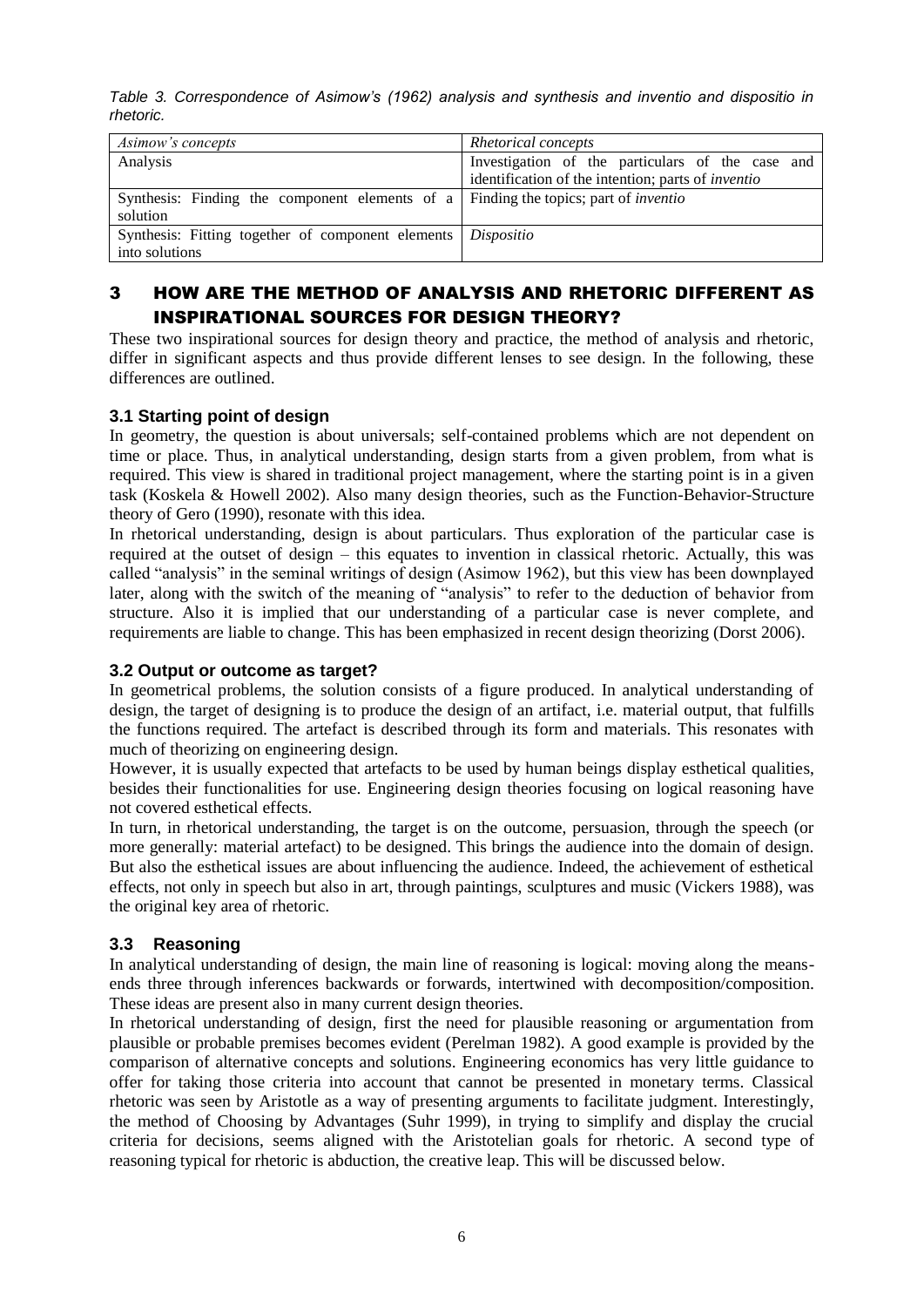# **3.4 Creativity**

In analytical understanding of design, creativity comes into play in the inferences backward towards something known and doable. Creativity may be focused on creating a new chain of means towards a known end point, or discovering a new end point. However, the inclusion of creativity into current design theories and models, beyond just naming it, has been considerably challenging, as mentioned above.

In rhetorical understanding of design, creativity comes strongly into the play especially in two instances: invention (and discovery) of topics, and arrangement of topics into a whole (creative composition). Ancient rhetoric contained a theory and method of discovery, namely the approach of *topoi* (places or seats) (Williams & Enos 2002) (actually, in pinpointing ways to find new solutions, the method of TRIZ (Cavallucci 2002) has affinity to that ancient approach). Later on, Vico elevates *ingenium*, the creative ability to a central place in his understanding of rhetoric (Vico 1965).

#### **3.5 Relation between parts and whole**

In analytically influenced design, the relationship between part and whole in the product is conceived to be unproblematic: a whole can be decomposed into parts and again composed back, as regarding a geometrical figure. This is reflected in the method of product breakdown structure.

Rhetorically oriented design contends that many design tasks include a stage where several partial solutions have to be integrated into a whole and where the functionality or aesthetics heavily depend on this arrangement into a whole, besides the quality of mentioned partial solutions. Although useful rules may be found, only rarely can the arrangement into a whole<sup>1</sup> be practically designed through a chain of reasoning, rather the method of abduction is needed (Roozenburg 2002). In classical rhetoric, arrangement has been one of the key themes. Indeed, rhetorical rules regarding arrangement have had a major influence in architecture, from Vitruvius onwards (Frith 2004).

#### **3.6 Evaluation**

In analytical design, evaluation comes in the form of verification and validation that form part and parcel of design, similarly to proof of the correctness of the solution being an integral part of geometric analysis. This is reflected in the Vee model (Forsberg & al. 2005).

In rhetorical design, it is judgment that corresponds to evaluation. However, the role of judgement is multi-faceted in rhetoric. It is the audience's task to make a judgment based on the speech, which in turn is based on the judgment of the rhetor on the matter in question (Pollock 2001).

In design terms, the judgment of the audience is of course related to the outcome of design (influencing or persuading), discussed above; this is not a part of the design process but its target. All the principles and methods of rhetoric are usable here.

In turn, the judgment of the rhetor equates to the reasoning, assessments, etc. of the designer during the design process. However, design is rarely an activity that is embodied within one individual. Rather, outputs of design have to be presented to the client, to the producer and to other designers. Each designer needs to persuade others that his output is the best possible in the situation. Asimow (1962) aptly states this:

*But important solutions pass beyond our personal sphere. They must be communicated. Communication is often a perilous adventure, beset with semantic pitfalls and strewn with the pages of misunderstood proposals and solutions, discarded and dead, but it must be essayed; for there is no other way in a design project, except for occasional alternatives, to implement the solution.*

Of course, this is the setting that is at the heart of rhetoric. Recently, related insights have ranged from a return to the rhetorical understanding of planning (Throgmorton 1996) to examination of communication in design (Eckert & al. 2005).

#### **3.7 Conclusion**

l

The method of analysis and rhetoric seem to act like two pillars supporting the phenomenon of designing (Table 4). We hypothesize that actual design assignments require the mobilization of ideas and support from both pillars.

 $<sup>1</sup>$  In engineering design, this creative composition, arrangement into a whole, has traditionally (but confusingly as</sup> a new meaning has been given to a term originating in geometry) been called "synthesis"(see section 2.2.3 above)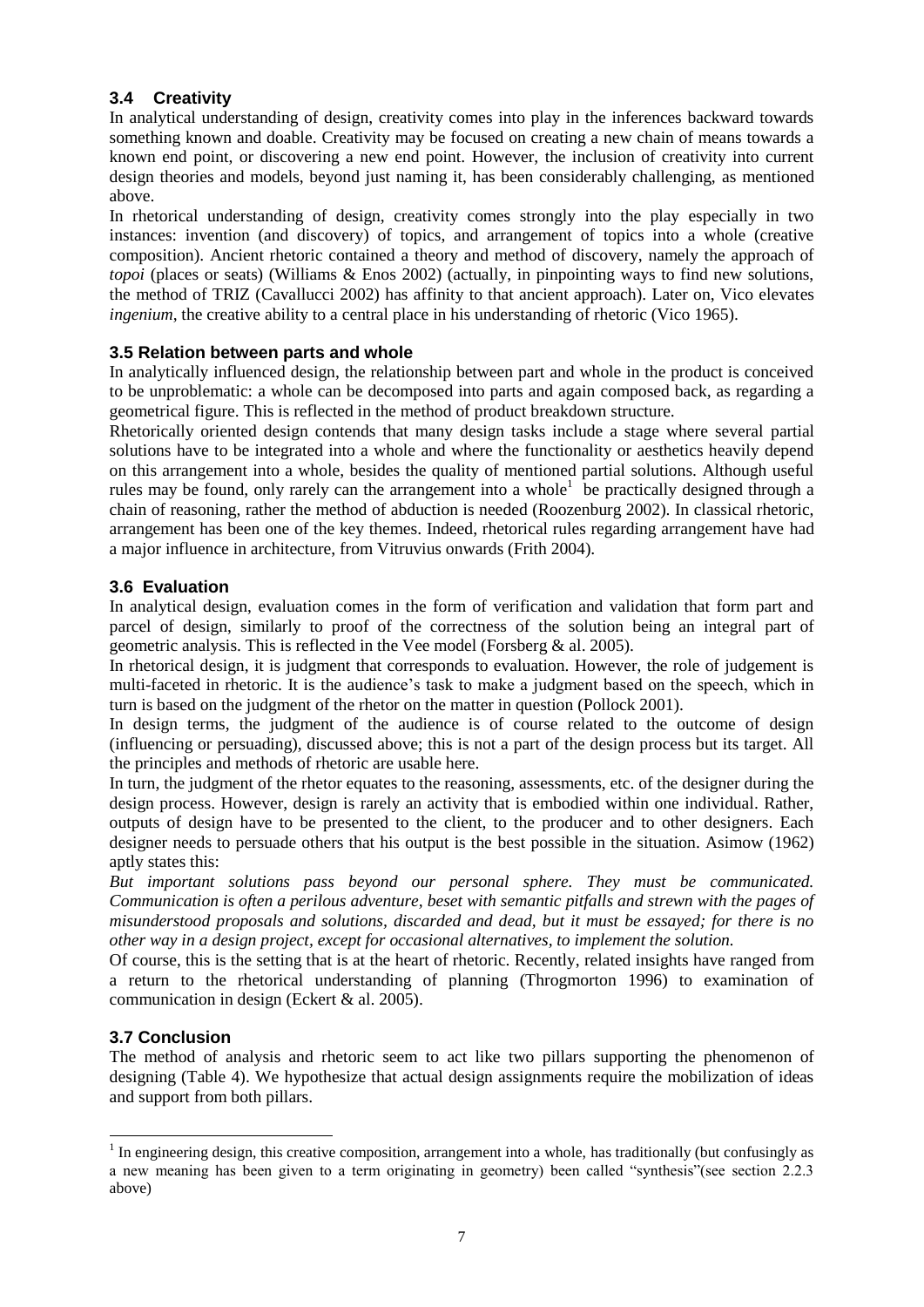Table 4. Juxtaposition of rhetorical analogy and analytical analogy in design.

|                                 | Design theory based<br>on geometric                        | theory based on rhetorical<br>Design      |
|---------------------------------|------------------------------------------------------------|-------------------------------------------|
|                                 | <i>analysis analogy</i>                                    | analogy                                   |
| point<br><b>Starting</b><br>for | Given (self contained) problem                             | Problem situation, intention, audience    |
| design                          |                                                            |                                           |
| Target of designing             | Output: artefact with its functions.                       | Outcome: Influencing on the audience;     |
|                                 |                                                            | especially, esthetic impacts.             |
| Reasoning                       | Logical reasoning; regressive, deductive,                  | Plausible<br>reasoning;<br>argumentation, |
|                                 | decompositional inferences (and their                      | abduction                                 |
|                                 | reverse counterparts)                                      |                                           |
| Creativity                      | In finding new means or chains of means                    | In inventing topics and in composition    |
| Relation between parts          | Simple, tractable                                          | Complex, intractable                      |
| and whole (in the thing         |                                                            |                                           |
| designed)                       |                                                            |                                           |
| Evaluation                      | Empirical<br>demonstration<br>the<br>was<br>$\blacksquare$ | Judgmental<br>the<br>audience<br>was      |
|                                 | problem solved?                                            | persuaded?                                |

# 4 WHAT GETS CLARIFIED?

It is contended that the examination presented can both solve and explain the puzzles and anomalies of design, mentioned at the outset, and also show the way forward.

# **4.1 Scope of the phenomenon of design**

The method of analysis and rhetoric define the design phenomenon differently. Thus, for example, the initial exploration of the design problem is only covered in rhetorically inspired design theories and methods, as that stage is not needed in analytically inspired design. It is prudent to have the generic concept of design embrace the phenomena covered by both pillars.

#### **4.2 Terminology**

The terms of analysis and synthesis are the case in point. In the method of analysis, analysis is the creative stage and synthesis the rational. It seems that an understanding deriving from rhetoric has been adopted to these terms in engineering design, implying that synthesis (in Latin *compositio*) is the creative stage while the meaning of analysis has drifted from problem clarification to evaluation. That the original meaning of these terms in geometry has been diluted and forgotten has of course facilitated these developments where new meanings have been attached to these prestigious terms. It is opportune to clarify the meaning of these terms when used in a design context.

#### **4.3 Functionalities and esthetics**

The method of analysis, which has mostly, although implicitly, provided the basis for engineering design, is incapable of handling esthetic impacts, as the question is about influencing the audience, a concept missing from that method. Although some ideas have been borrowed from rhetoric into engineering design, there has not been any comprehensive understanding of the rhetorical approach. This has prevented the inclusion of esthetical factors in theorizing on engineering design. This situation invites for a new fusion of design theories inspired, respectively, by rhetoric and the method of analysis.

#### **4.4 Creativity in design**

Rhetoric and the method of analysis illuminate respectively different types or aspects of creativity. Especially in rhetoric, theories, methods and tools for creativity have been developed long since and it would be important to bring this knowledge to the debate on creativity in design. It is cogent that in the first editorial (Editorial board of IJDCI 2013) of the newly launched International Journal of Design Creativity and Innovation, containing the views of all 36 members of the editorial board on the subject of the journal, the term rhetoric does not occur at all.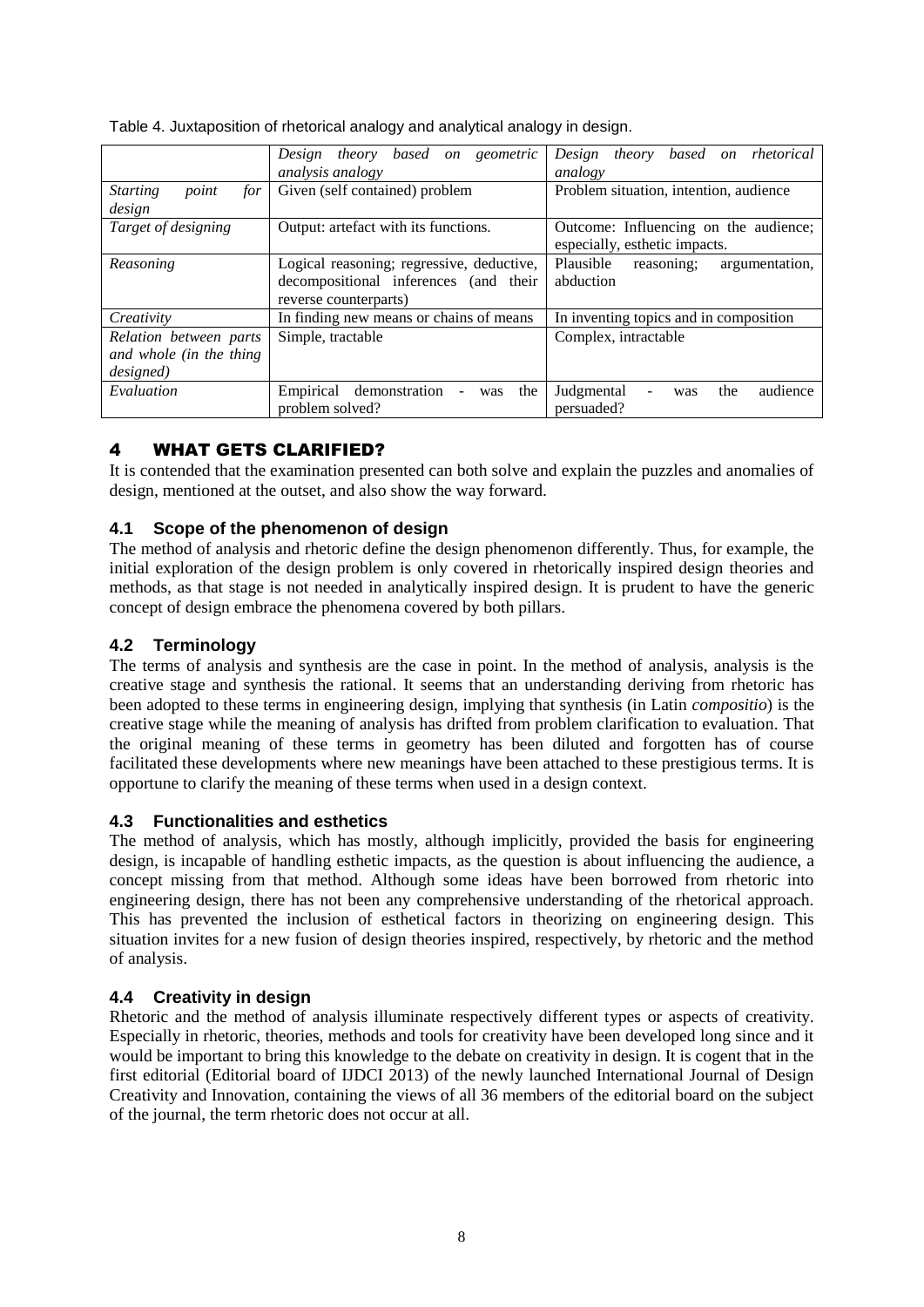# **4.5 Suitable starting point for design theorizing**

Theorizing on design started afresh in the 1960's, without efforts to understand the antecedents in the field. This has meant that both historical pillars of design theorizing, rhetoric and the method of analysis, have remained out of sight. Arguably, this has slowed down theoretical progress. It is suggested that both rhetoric and the method of analysis have to be made explicit for securing future theoretical progress.

# 5 CONCLUSION

Both rhetoric and the method of analysis have been extremely generative throughout history, having inspired and been applied to numerous new contexts – design included. However, the current movement towards a design science, initiated in the 1960's, has failed to embrace these historical roots of the discipline. This omission is puzzling given that current design theories and methods are already to a considerable extent, but latently, based either on rhetoric or the method of analysis, as has been shown here.

It is argued that these two pillars have to be made explicit, for making sense of the current theoretical landscape and for providing, through their integration, a new, effective platform for design theorizing. In doing so, we connect back to the Aristotelian roots of philosophy and science, and acknowledge that both main forms of reasoning as discussed by Aristotle, analytical and dialectical (Perelman 1982), have their proper place in design.

#### **ACKNOWLEDGMENT**

The authors are grateful to Dr. Esa Kuismanen for his suggestion to analyze a particular passage in Repin's autobiography from a rhetorical viewpoint.

#### **REFERENCES**

Asimow, M. (1962) *Introduction to design*. Englewood Cliffs: Prentice-Hall.

Buchanan, R. (1985) Declaration by design: Rhetoric, argument, and demonstration in design practice. *Design Issues*, 4-22.

Buchanan, R. (2001) Design and the new rhetoric: Productive arts in the philosophy of culture. *Philosophy and Rhetoric*, 34(3), 183-206.

Buchanan, R. (2001) Design research and the new learning. *Design issues*, 17(4), 3-23.

Cavallucci, D. (2002) TRIZ, the Altshullerian approach to solving innovative problems. In: Chakrabarti, A. (ed,) (2002). *Engineering design synthesis: understanding, approaches and tools.*  Springer Verlag.

Cicero, M.T. (2006) *Puhujasta.* [De Oratore] Translated into Finnish by Aulikki Vuolle. Gaudeamus, Helsinki.

Dorst, K. (2006) Design problems and design paradoxes. *Design issues*, 22(3), 4-17.

Eckert, C., Maier, A., & McMahon, C. (2005). Communication in design. In: Clarkson, J., & Eckert, C. (Eds.). (2005)*. Design process improvement: a review of current practice.* Springer.

Editorial board of IJDCI (2013) Perspectives on design creativity and innovation research, *International Journal of Design Creativity and Innovation*, 1:1, 1-42

Forsberg K, Mooz H, Cotterman, H (2005) *Visualizing Project Management*. Third ed. Wiley, Hoboken.

Frith, S. (2004) A Primitive exchange: on rhetoric and architectural symbol. *Architectural Research Quarterly*, 8(1), 39-45.

Frost, M (2005) *Introduction to Classical Legal Rhetoric: A Lost Heritage*. Ashgate, Aldershot.

Galen (1997) The Affections and Errors of the Soul. In: *Selected Works*. Singer, P.N. (transl.) Oxford University Press, pp 120-149

Gero, J. S. (1990) Design prototypes: a knowledge representation schema for design. *AI magazine*, 11(4), 26.

Hintikka J & Remes, U. (1974) *The Method of Analysis*. Boston Studies in the Philosophy of Science. Volume XXV. D. Reidel Publishing Company, Dordrecht.

Kaufer, D. S., & Butler, B. S. (1996) *Rhetoric and the Arts of Design*. Lawrence Erlbaum.

Kennedy, G. A. (1999) *Classical rhetoric and its Christian and secular tradition from ancient to modern times.* University of North Carolina Press.